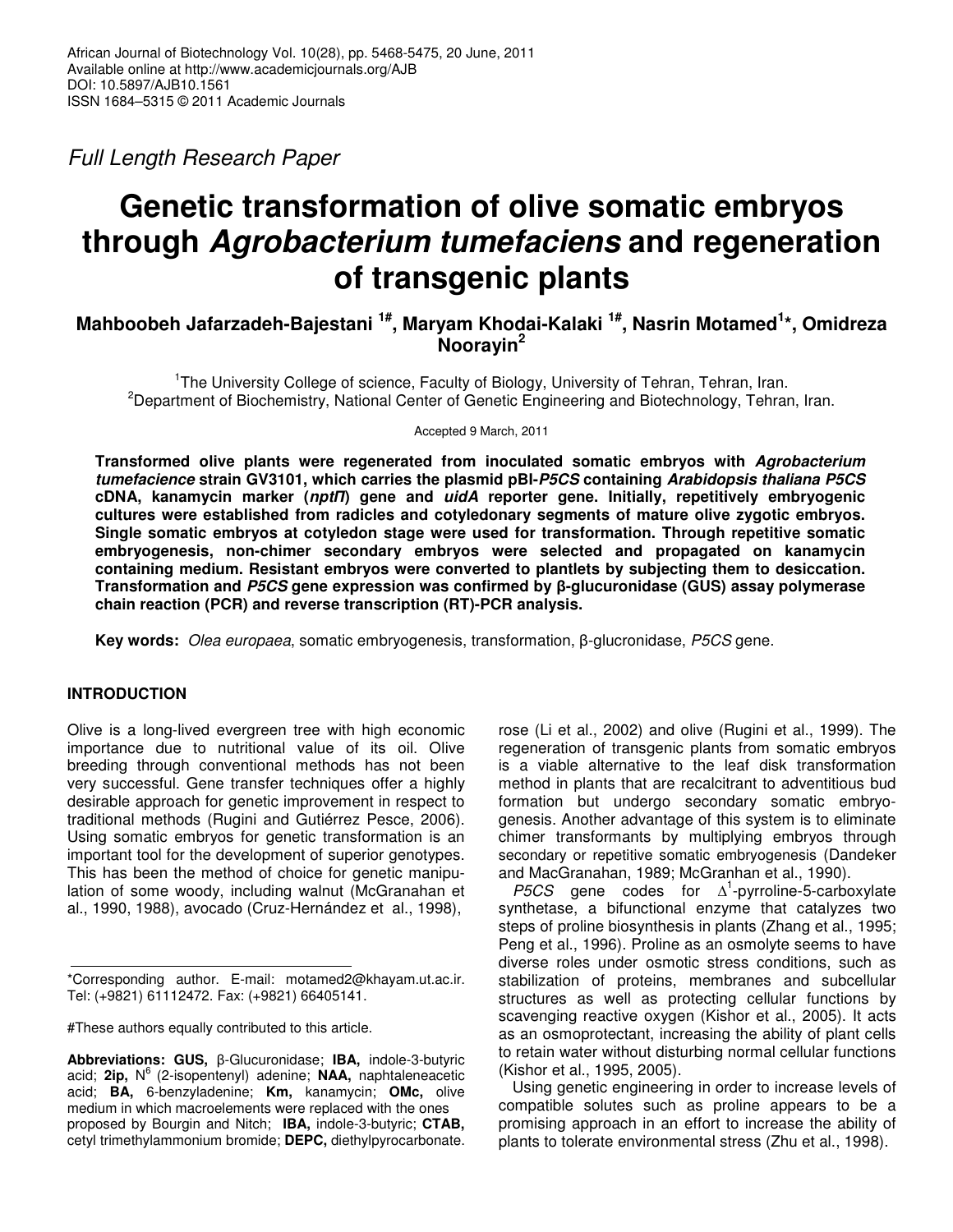

**Figure 1.** Schematic diagram of pBI121-*P5CS.*

Overexpression of *P5CS* in olive plant could lead to a better understanding of stress mechanisms in perennial plants as well as stress tolerance and improved olive growth under osmotic conditions. In this study, our aim is to develop an efficient method for olive genetic transformation as well as the insertion of *P5CS* gene to olive genome

## **MATERIALS AND METHODS**

## **Plant material**

Mature seeds of *Olea europaea* cv. Zard were used in this study. This cultivar is endemic in Iran and produces about 55% oil in dry weight. Seeds were peeled by removing woody pericarp. They were surface sterilized with 70% ethanol for 1 min followed by 50% commercial bleach (active sodium hypochlorite) plus few drops of tween 20% for 20 min. The seeds were rinsed three times with sterile distilled water and kept in Petri dishes containing 10 ml sterile distilled water for 48 to72 h in darkness at 4°C.

The embryos were excised from the endosperm, then radicle and proximal cotyledon segments of zygotic embryos were separated as explants. Explants were placed on olive medium (OMc) medium (modified OM medium with BN macroelements, Canas and Benbadis 1988) supplemented with 1  $gL^{-1}$  casein hydrolysate, 30 gL -1 sucrose and either growth regulators of 24 µM IBA /2.5 µM 2ip (Orinos and Mitrakos, 1991; Mitrakos et al., 1992) or 24 µM NAA /2.5  $\mu$ M BA. The cultures were kept at 25  $\pm$  1 °C in darkness. After 3 weeks, calli were transferred to OMc medium without any plant growth regulators and maintained for two months in darkness at 25 ± 1°C to develop embryos. Somatic embryo lines were established by subculturing embryos on solid basal OMc medium without growth regulators in the dark at  $25 \pm 1$  °C. Secondary embryos were transferred to fresh medium every 3 to 4 week to multiply the lines. These somatic embryo lines were used as a source for transformation experiments. The pH of all media were adjusted to

5.8 before adding 6 gL $^{-1}$  Difco Bacto agar and autoclaved at 121 °C for 20 min.

## *Agrobacterium* **strain**

*Agrobacterium tumefaciens* strain pGV3101 harboring the binary vector pBI121-*P5CS* was utilized, containing its T-DNA Km resistance marker gene (*nptII*) under the control of NOS promoter, Arabidopsis *thaliana P5CS* cDNA and β-glucuronidase (GUS) reporter gene *(uidA)*, both under the control of the cauliflower mosaic virus 35S promoter which is a constitutive promoter (Figure 1) . The bacteria were grown overnight at 28°C in 15 ml LB liquid medium supplemented with 15 µg/ml km in an orbital shaker at 150 rpm.

## *Agrobacterium***-mediated transformation**

Single somatic embryos (0.5 to 0.7 cm in size) in the cotyledonary stage were inoculated with bacterial suspension at  $OD = 0.4$  for 20 min, blotted on dry sterile filter paper. Embryos were co-cultivated with *Agrobacterium* for 48 h in OMc medium at 25°C in the dark. The embryos were then transferred to OMc medium supplemented with 25 mgl<sup>-1</sup> Km and 350 mgl<sup>-1</sup> cefotaxime. Embryos were regularly subcultured every 3 to 4 weeks to the same medium for 4 months. During this period, resistant embryos produced secondary embryos on their base and some of these secondary embryos were chosen for GUS activity as the representatives of the line.

## **GUS histochemical analysis**

-Glucuronidase enzyme activity was detected in transformed embryos chosen from earlier mentioned resistant lines using x-glu (5-bromo-4-chloro-3-indolyl-D-glucuronic acid) at pH 7, after overnight incubation at 37°C as described by Jefferson et al. (1987).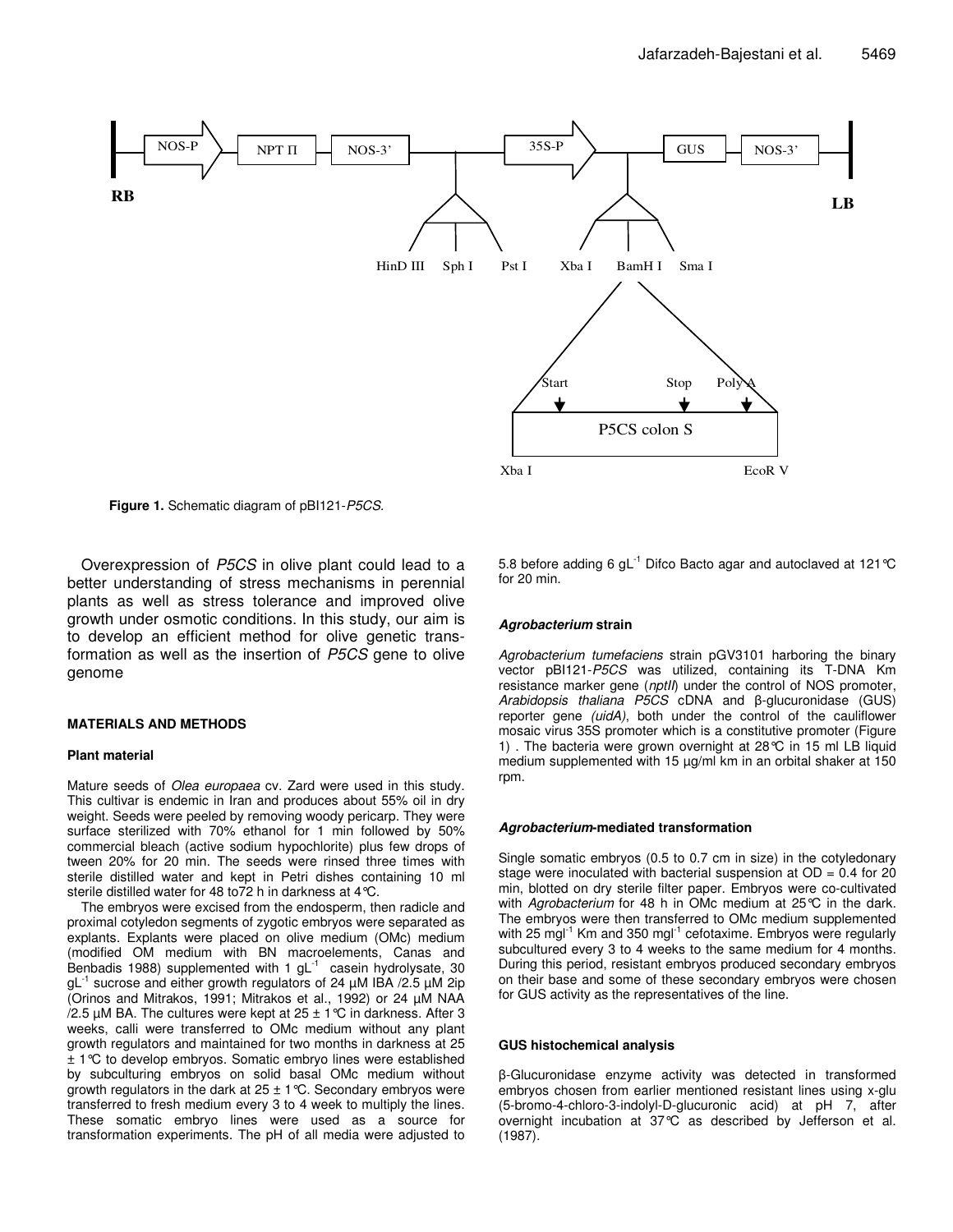## **Germination of somatic embryos**

After four months selection, kanamycin (Km) resistant embryos were propagated through repetitive somatic embryogenesis. Wellgrown embryos irrespective of their morphology were chosen randomly. They were put in sealed empty Petri dishes for desiccation and kept in darkness for 3 days at 25°C. For germination, desiccated embryos were transferred to 80  $\times$  15 mm jars containing 20 ml ½MS medium (All vitamins, micro and macro elements were half strength). They were kept in a growth chamber at  $25 \pm 1^{\circ}$ C with 16/8 h photoperiod under white fluorescent lamp which gave photon flux density of about 40  $\mu$ mol m<sup>-2</sup> s<sup>-1</sup>.

## **DNA isolation and PCR**

Plant genomic DNA was extracted from leaves of control and putative transformed olive plantlets according to the cetyl trimethylammonium bromide (CTAB) method (Murray and Tompson, 1980). PCR was carried out using specific primers previously designed by Yamchi et al. (2006). The forward primer was located in the 35S promoter (R2Fw: 5'- GGATTGATGTGATATCTCCACTGACG-3') and the reverse primer in the *P5CS* gene (available at NCBI data basis with the acc no. D32138) (R6Rev: 5'-CCTTCAACATCGCTCAGAAGAATCAG-3'), which was permitted to amplify a fragment with an expected size of 765 bp. The PCR reaction were carried out in 25  $\mu$ M volume with the following condition: Predenaturation at 95°C for 10 min, 35 cycle of denaturation at 94°C for 1 min, 47.5°C annealing for 1 min, extension at 72°C for 1 min and final extension at 72°C for 10 min. The amplified products were visualized in a 1% agarose gel stained with ethidium bromide using ETP as a running buffer (Sambrook et al., 1989).

## **RNA extraction and reverse transcription (RT)-PCR analysis of** *P5CS* **expression**

Total RNA was extracted from leaf tissue of transgenic and control plants using RNX plus extraction kit (Fermentas), treated with RNase-free DNasel and suspended in 30 µl of diethylpyrocarbonate (DEPC) treated water. For RT-PCR, cDNA synthesis was performed according to Fermentas protocol using M-MuL reverse transcriptase and ribonuclease enzyme. According to this protocol, 5 µl of total RNA from each sample were used in a 20 µl RT reaction using the reverse primer mentioned earlier with the following program: 70°C for 10 min, 37°C for 5 min, 42°C for 2 h and 70 $\degree$ C for 10 min. After completion of cDNA synthesis, 1  $\mu$ l of the RT reaction was used for amplification of *P5CS* in a 25 µl PCR reaction. Twenty eight PCR cycles were performed with the same program as for DNA amplification using the following primers: 5'- GGA TTG ATG TG A TAT CTC CAC TGA CG-3' and 5'-CCT TCA ACA TCG CTC AGA AGA ATC AG-3' and Fermentas Taq polymerase. Aliquots of each reaction were run on 1% agarose/ TBE 0.5× gel and visualized with ethidium bromide staining.

## **Determination of free proline content**

The proline content was determined in leaf samples derived from transgenic and control plants under normal conditions according to Mc Mannus et al. (2000) by measuring the quantity of the colored product of proline reaction with ninhydric acid. The absorbance was read at 518 nm using a Shimadzu model UV160 spectrophotometer. The proline concentration was determined from a standard curve and calculated on fresh weight basis. As the proline content varies from leaf to leaf and also with the age of the plants, leaves with the same age and size were selected.

## **Statistics**

The data presented in this paper is the mean of three independent experiments. All data were analyzed for significance ( $P = 0.05$ ) by analysis of variance (ANOVA) with mean separation by Duncan´s test using statistical software SPSS (13.0).

# **RESULTS AND DISCUSSION**

## **Genetic transformation and regeneration**

By using both naphtaleneacetic acid/6-benzyladenine (NAA/BA) and indole-3-butyric (IBA)/2ip treatment, calli from segments of mature zygotic embryos showed similar morphogenic response. In calli derived from radicle and proximal cotyledon segments, rhyzogenesis was observed alongside embryogenesis. The embryos were propagated by secondary embryogenesis on a medium lacking growth regulators.

The Km sensitivity of somatic embryos was previously tested (data not shown). A concentration of 25 mgl<sup>-1</sup> Km completely inhibited somatic embryogenesis. It was also lethal to embryos and turned them to brown color. Therefore, this concentration was used for selection of transformants. Inoculated embryos (E0) firstly showed poor survival at selection medium but after a month, secondary somatic embryos (E1) appeared more on radicle than cotyledon regions. E1 secondary embryos were transferred to fresh medium containing same concentration of antibiotics and propagated for 3 to 4 months. E0 embryos were omitted from the experiment because of the possibility of being chimer. Some somatic embryos did not survive or failed to propagate new embryos. These embryos were omitted from the experiment. Table 2 indicates the transformation results.

The resistant embryos were chosen for GUS assay. The expression of *uid A* gene was very low in the first somatic lines showing a pale blue color. Following repetitive somatic embryogenesis, most of the somatic embryos from resistant clones showed deep blue colors indicating that they were not chimer (Figure 2).

For regeneration, well-grown embryos at cotyledonary stage were transferred to ½ Murashige and Skoog (MS) medium after desiccation. A control group of both embryos were directly transferred to ½MS medium without being desiccated. Only few mature embryos (5.7%) regenerated to plantlets. Germination percentages increased to about 50% when embryos were pretreated by desiccation (Figure 3 and Table 1).

Regenerated plants from Km-resistant were used to verify the presence of *P5CS* gene by PCR. Transformed olive plants (lane 4) showed amplified products of nearly 765 bp from *Arabidopsis P5CS* gene, while non transgenic control plants (lane 3) showed no band (Figure 4). As shown in Figure 4, the negative control (water instead of DNA) in lane 2 and pBI121 in lane 5 did not show any band. To elucidate *P5CS* expression, RT-PCR was carried out. As shown in Figure 5, a 700 bp amplification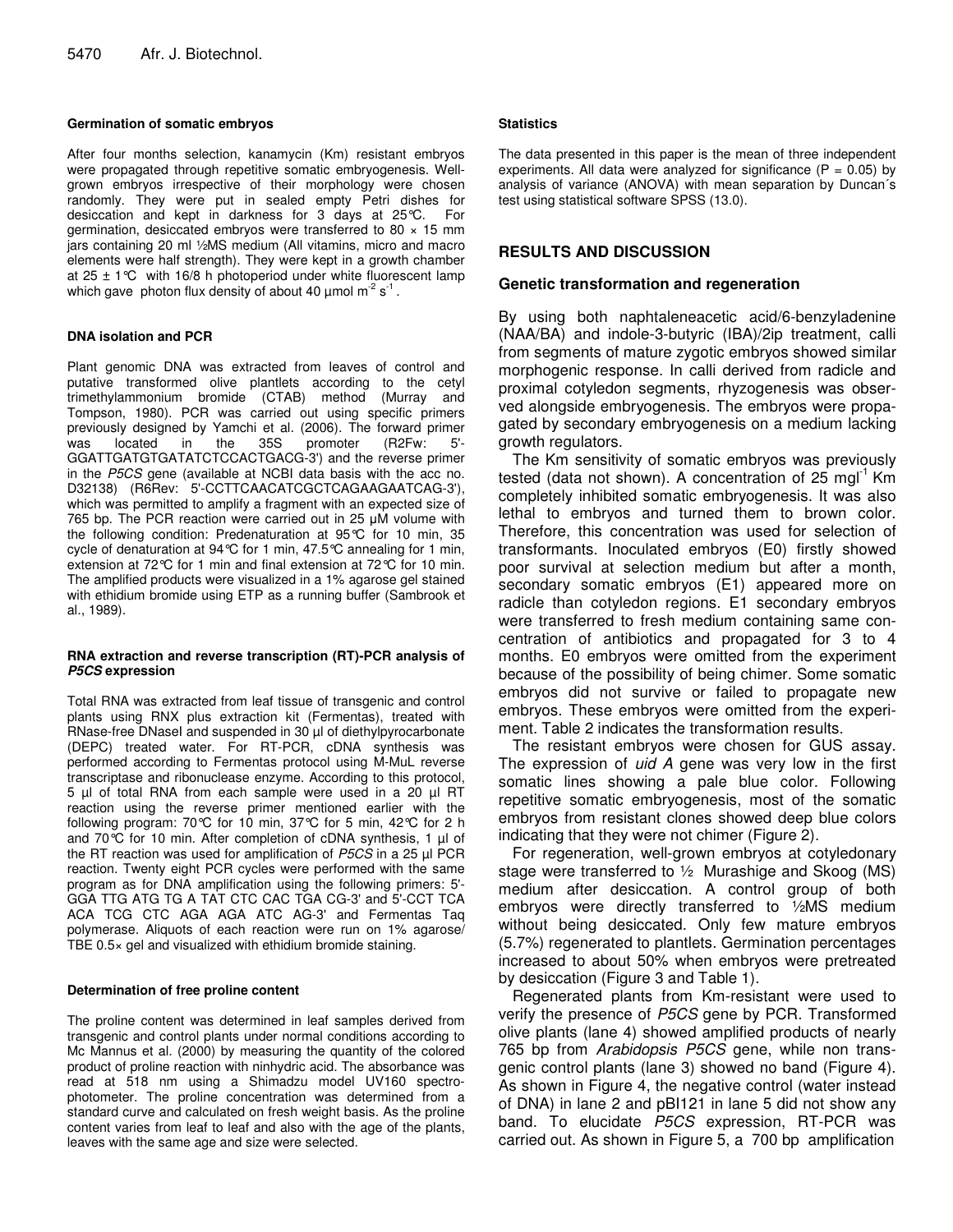**Table 1.** The effect of desiccation on regeneration of non-transformed embryos. Regeneration percentages followed by same letter are not significantly different at the 5% probability level.

| <b>Pretreatment</b> | <b>Regeneration medium</b> | <b>Embryos tested</b> | regeneration%    |
|---------------------|----------------------------|-----------------------|------------------|
| Control             | 1/2MS                      | 52                    | 5.7 <sup>a</sup> |
| Desiccation         | 1/2MS                      | 62                    | 50 <sup>b</sup>  |
| Partial desiccation | 1/2MS                      | 43                    | $48/8^{b}$       |

**Table 2.** Summery of transformation experiment. Number of E<sub>1</sub> embryos is higher due to repetitive somatic embryogenesis of  $E_0$  lines.

| <b>Transformation experiment</b>                                         | <b>Number</b> |
|--------------------------------------------------------------------------|---------------|
| Somatic embryos co-cultivated with Agrobacterium                         | 2160          |
| Resistant $E_0$ somatic embryos                                          | 227           |
| $GUS +$ resistant $E_1$ somatic embryos                                  | 384           |
| Regenerated somatic embryos in selection medium by desiccation treatment | 185           |



**Figure 2.** X-gluc assay of transformed embryos.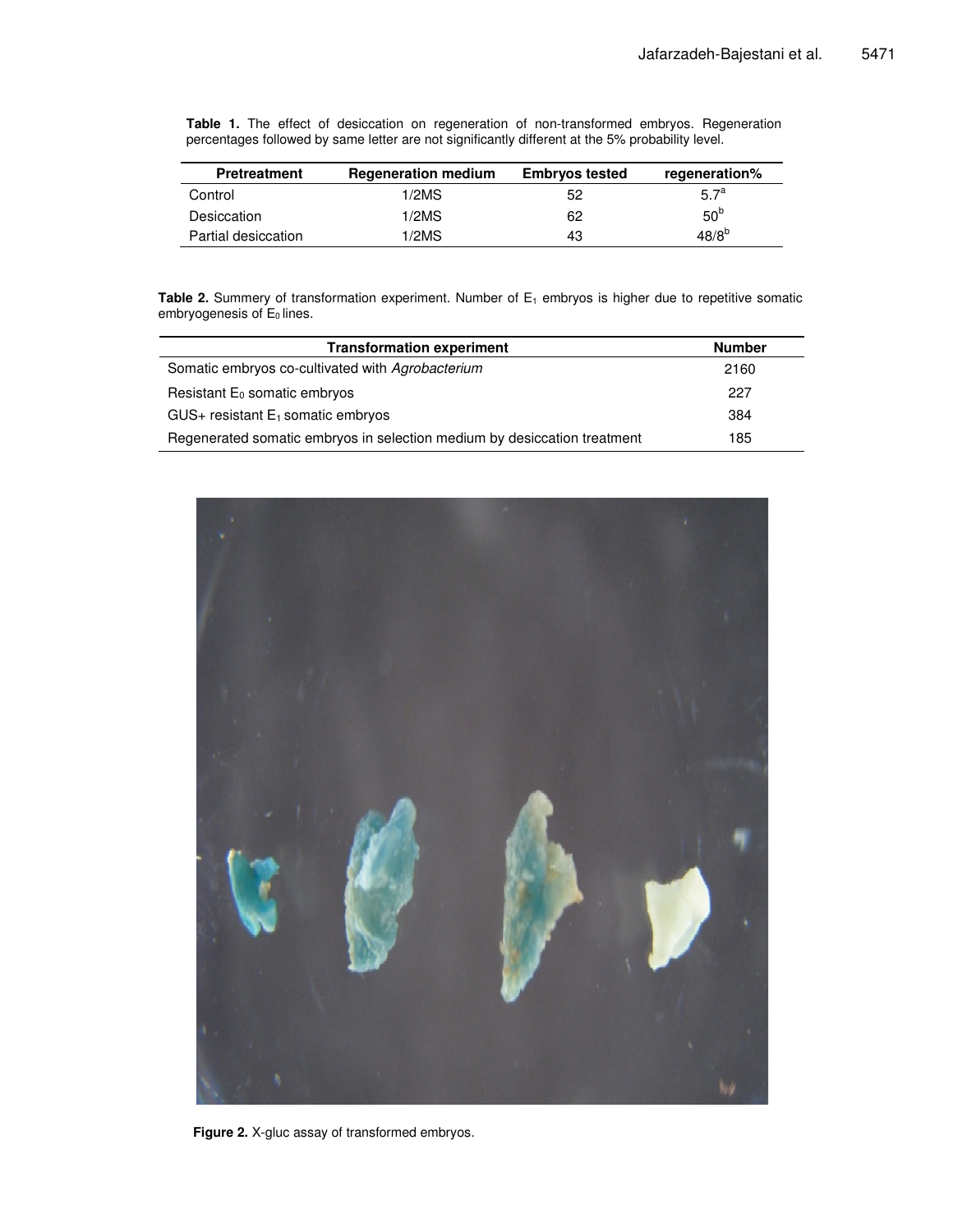

**Figure 3.** Regenerated transgenic olive plants.

product of *P5CS* could be observed in case of transgenic plant but not for the control non transgenic plant which indicates successful transformation of somatic embryos.

# **Free proline level**

Proline concentration was determined in transgenic and control plants in normal condition without the presence of any antibiotics. The values were listed in Table 3. The proline level produced by the constitutive expression of the *P5CS* transgene reached 1960.12 µg/g FW compared with control plants (330.28 µg/g FW).

There are a few reports about gene transfer into olive; most of them have involved *Agrobacterium*-mediated transformation ((Rugini and Gutiérrez Pesce, 2006). The only DNA delivery system has been used in olive up to now is microprojectile bombardment (Lambardi et al., 1998). *Agrobacterium*-mediated system was used to transform the cvs Dolce Agogia and Moraiolo with the GUS gene (Mencuccini et al., 1999). No transformed shoots have been recovered; only 7% of shoot regenerated from cv Dolce Agogia and 4% from Moraiolo. Rugini et al. (2000) transferred *rol A, B* and *C* gene and osmotin gene to Moraiolo and Canino cultivars using embryogenic masses with attached embryos at different stages. In our study, we used well-grown independent cotyledonary embryos for *Agrobacterium* inoculation to increase the rate of transformation.

In this study, we showed that olive somatic embryos are susceptible to *Agrobacterium*. Olive transformation by using somatic embryos has a very high efficiency because according to Lambardi et al. (1999) these somatic embryos differentiate from epidermal cells with

mainly unicellular origin which are accessible for *Agrobacterium* and they are easier to be transformed. According to McGranhan et al. (1988), if competent cells for both transformation and regeneration are chosen, non-chimer plantlets will regenerate in a shorter period.

Somatic embryos co-cultured with *Agrobacterium* could result in chimeric secondary embryos. With each subsequent generation of secondary embryos, the frequency of completely transformed embryos increased (McGranahan et al., 1988). The relatively low frequency of embryo transformation is compensated for abundant proliferation in secondary somatic embryogenesis (Ninkovic et al., 1995).

Generally, plant transformation can be carried out using tissues at various stages of differentiation. In preliminary experiments, in addition to secondary somatic embryos, zygotic radicle and proximal cotyledon segments were directly used as explants for transformation (data not shown). These explants induced no callus and subsequently, no somatic embryogenesis, probably due to inhibitory effect of cefotaxime and Km on callus induction. The explants should have lost their ability to induce callus under a long period of selection pressure, but somatic dicotyledon embryos derived from embryogenic calli of olive (*O. europaea L*.) were successfully transformed by *A. tumefaciens* using a plasmid containing *A. thaliana P5CS* gene

In olive, secondary embryogenic process is not yet completely controlled and the possibility of somatic embryos to develop into complete plants is still low (Benelli et al., 2001; Lambardi et al., 2002). In our experiment, somatic embryos showed a very poor conversion rate to plantlets (5.7%); however, the germination frequency was significantly improved by undergoing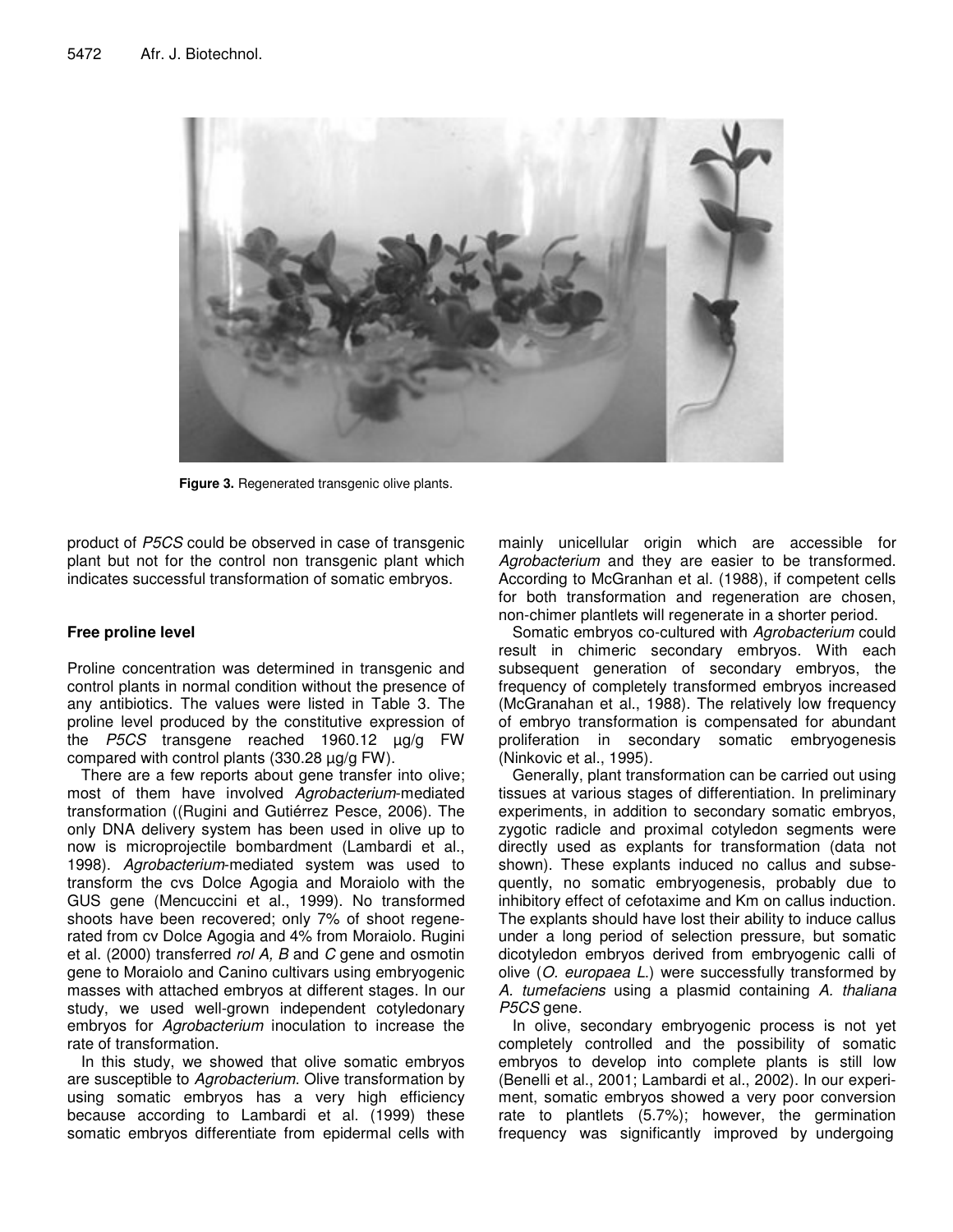

**Figure 4.** PCR detection of *P5CS* gene in transformed olive plant. Lane 1: 1 kb DNA ladder, lane 2: negative control, lane 3: non-transformed plant, lane 4: transformed plant, lane 5: pBI121, lane 6: pBI121-*P5CS.*



**Figure 5.** Expression analysis of *P5CS* transgenic plants, M: 100bp clone sizer (Norgen) DNA ladder, lane1: negative control, lane2: transgenic plant, lane 3: non-transgenic plant, lane 4: further negative control where RNA instead of cDNA was used for checking the possible DNA contamination with the extracted RNA.

Table 3. Proline content (µg/g FW) of transgenic and nontransgenic plants. Values are the mean  $\pm$  SD (n=3).

| Plant          | Proline content (µg/g FW)      |
|----------------|--------------------------------|
| Transgenic     | 1960.12 $\pm$ 1.7 <sup>a</sup> |
| Non-transgenic | 330.28 $\pm$ 0.5 <sup>b</sup>  |